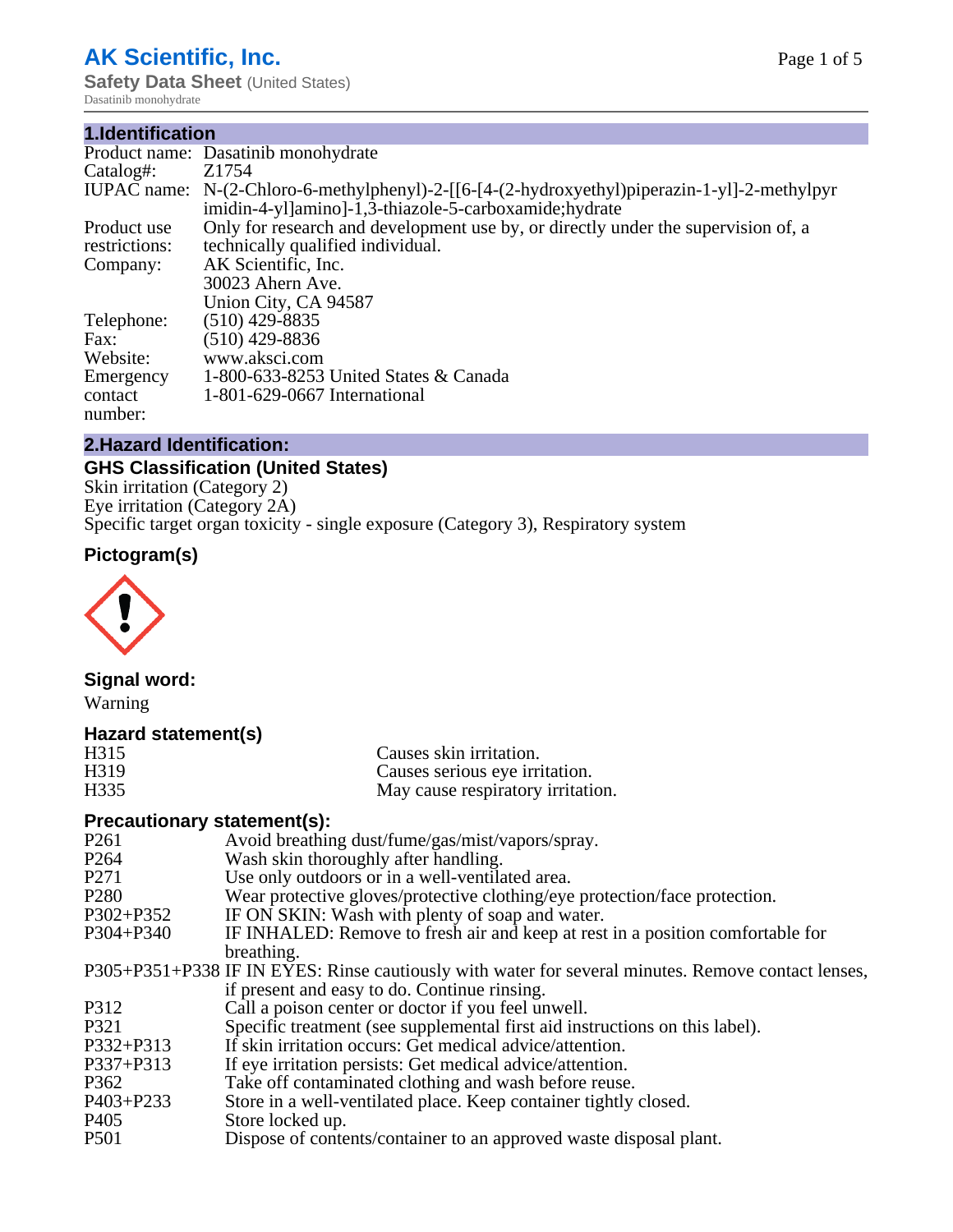## **Hazards not otherwise classified (HNOC) or not covered by GHS:**

None

| 3. Composition/Information on Ingredients |                |
|-------------------------------------------|----------------|
| Synonyms:                                 | Not available. |
| $CAS#$ :                                  | 863127-77-9    |
| Purity:                                   | 98%            |
| EC:                                       | Not available. |

#### **4. First Aid Measures**

**General Information:** Immediately remove any clothing contaminated by the product. Move out of dangerous area. Consult a physician and show this safety data sheet.

**Inhalation:** Move person to fresh air. If not breathing, give artificial respiration. If breathing is difficult, give oxygen. Obtain medical aid.

**Skin contact:** Immediately flush skin with running water for at least 15 minutes while removing contaminated clothing and shoes. Wash clothing before reuse. Obtain medical aid immediately. **Eye contact:** Immediately flush open eyes with running water for at least 15 minutes. Obtain medical aid immediately.

**Ingestion:** Do NOT induce vomiting without medical advice. Rinse mouth with water. Never administer anything by mouth to an unconscious person. Obtain medical aid immediately.

**Most important symptoms and effects, both acute and delayed:** No further information available. Please see sections 2 and 11.

**Indication of any immediate medical attention and special treatment needed:** No further information available.

#### **5. Fire Fighting Measures**

**Suitable extinguishing media:** Use water spray, dry chemical, carbon dioxide, or chemical foam. **Specific hazards arising from the chemical:** Carbon oxides, Hydrogen chloride, Nitrogen oxides, Sulfur oxides.

**Advice for firefighters:** As in any fire, wear a NIOSH-approved or equivalent, pressure-demand, self-contained breathing apparatus and full protective gear. During a fire, irritating and highly toxic gases may be generated by thermal decomposition or combustion.

#### **6. Accidental Release Measures**

**Personal precautions, protective equipment and emergency procedures:** Wear protective equipment and keep unprotected personnel away. Ensure adequate ventilation. Remove all sources of ignition. Prevent further leak or spill if safe to do so. For personal protective equipment, please refer to section 8.

**Environmental precautions:** Do not let product enter drains, other waterways, or soil.

**Methods and materials for containment and cleaning up:** Prevent further leak or spill if safe to do so. Vacuum, sweep up, or absorb with inert material and place into a suitable disposal container. Consult local regulations for disposal. See section 13 for further disposal information.

#### **7. Handling and Storage**

**Precautions for safe handling:** Avoid contact with skin, eyes, and personal clothing. Wash hands thoroughly after handling. Avoid breathing fumes. Use only with adequate ventilation. Wear suitable protective clothing, gloves, and eye/face protection. Keep away from sources of ignition. Minimize dust generation and accumulation. Keep container tightly closed. Open and handle container with care. Do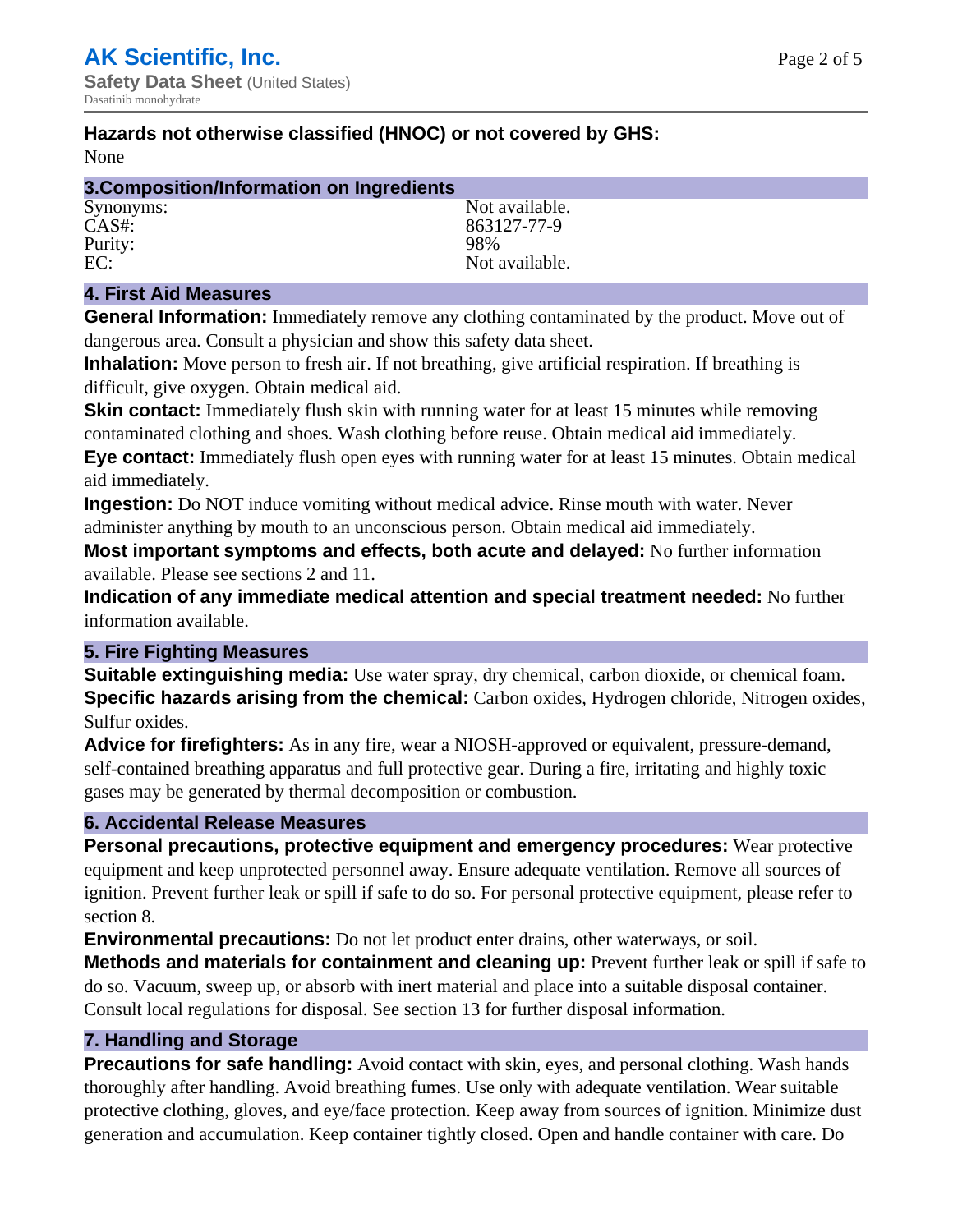not eat, drink, or smoke while handling.

**Conditions for safe storage, including any incompatibilities:** Store in a tightly-closed

container when not in use. Store in a cool, dry, well-ventilated area away from incompatible substances. Keep away from sources of ignition.

## **8. Exposure Controls/Personal Protection**

#### **Exposure limits:**

| OSHA PEL:  | Not available. |
|------------|----------------|
| NIOSH REL: | Not available. |
| ACGIH TLV: | Not available. |

**Appropriate engineering controls:** Avoid contact with skin, eyes, and clothing. Wash hands before breaks and immediately after handling the product. Facilities storing or utilizing this material should be equipped with an eyewash fountain. Use adequate general and local exhaust ventilation to keep airborne concentrations low.

#### **Personal protection**

| Eyes:        | Based on an evaluation of the eye or face hazards present, wear chemical splash-resistant<br>safety glasses or goggles with side protection. A face shield may be appropriate in some<br>workplaces. Use eyewear tested and approved under appropriate government standards<br>such as OSHA 29 CFR 1910.133 or EU EN166.                                                                                                |
|--------------|-------------------------------------------------------------------------------------------------------------------------------------------------------------------------------------------------------------------------------------------------------------------------------------------------------------------------------------------------------------------------------------------------------------------------|
| Hands:       | Wear gloves selected based on an evaluation of the possible hazards to hands and skin,<br>the duration of use, the physical conditions of the workplace, and the chemical resistance<br>and physical properties of the glove material.                                                                                                                                                                                  |
|              | Skin and body: Protective clothing must be selected based on the hazards present in the workplace, the<br>physical environment, the duration of exposure, and other factors. No fabric can provide<br>protection against all potential hazards; therefore it is important to select the appropriate<br>protective clothing for each specific hazard. At the minimum, wear a laboratory coat and<br>close-toed footwear. |
| Respiratory: | Respirators are not a substitute for accepted engineering control measures such as<br>enclosure or confinement of the operation, general and local ventilation, and substitution<br>of less toxic materials. When respiratory personal protective equipment is appropriate<br>based on an assessment of respiratory hazards in the workplace, use a NIOSH- or<br>CEN-certified respirator.                              |

| 9. Physical and Chemical Properties |                       |
|-------------------------------------|-----------------------|
| <b>Physical State:</b>              | White powder          |
| Molecular Formula:                  | <b>C22H28ClN7O3S</b>  |
| Molecular Weight:                   | 506.02                |
| Odor:                               | Not available.        |
| pH:                                 | Not available.        |
| <b>Boiling Point Range:</b>         | Not available.        |
| Freezing/Melting Point:             | $280-282$ °C          |
| <b>Flash Point:</b>                 | Not available.        |
| <b>Evaporation Rate:</b>            | Not available.        |
| Flammability(solid,gas):            | Please see section 2. |
| Explosive limits:                   | Not available.        |
| Vapor Pressure:                     | Not available.        |
| Vapor Density:                      | Not available.        |
| Solubility:                         | Not available.        |
| <b>Relative Density:</b>            | Not available.        |
| Refractive Index:                   | Not available.        |
| Volatility:                         | Not available.        |
| <b>Auto-ignition Temperature:</b>   | Not available.        |
| Decomposition Temperature:          | Not available.        |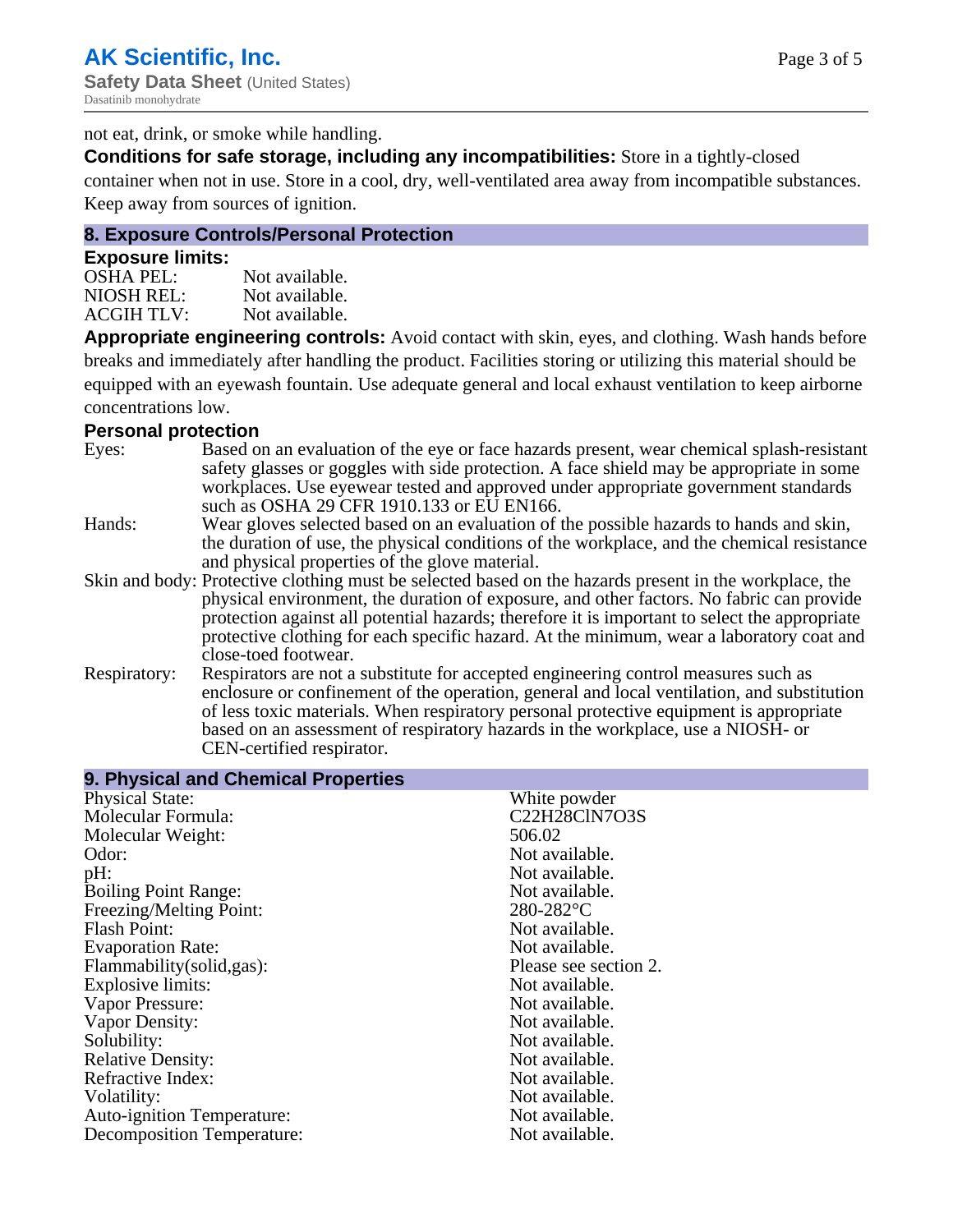| <b>Partition Coefficient:</b>        | Not available.                                                                                      |  |
|--------------------------------------|-----------------------------------------------------------------------------------------------------|--|
| <b>10. Stability and Reactivity</b>  |                                                                                                     |  |
| Reactivity:                          | Not available.                                                                                      |  |
| Chemical stability:                  | Stable under recommended temperatures and pressures.                                                |  |
| Possibility of hazardous reactions:  | Not available.                                                                                      |  |
| Conditions to avoid:                 | Dust generation.                                                                                    |  |
| Incompatible materials:              | Strong oxidizing agents.                                                                            |  |
|                                      | Hazardous decomposition products: Carbon oxides, Hydrogen chloride, Nitrogen oxides, Sulfur oxides. |  |
| <b>11. Toxicological Information</b> |                                                                                                     |  |

| <b>11. IUAIUUIUGIUGI IIIIUI IIIIGUUII</b>      |                                                     |
|------------------------------------------------|-----------------------------------------------------|
| RTECS#                                         | Not available.                                      |
| Acute toxicity:                                | Not available.                                      |
| Routes of exposure:                            | Inhalation, eye contact, skin contact, ingestion.   |
| Symptoms related to the physical, chemical and | Skin contact may result in inflammation             |
| toxicological characteristics:                 | characterized by itching, scaling, reddening,       |
|                                                | blistering, pain or dryness. Eye contact may result |
|                                                | in redness, pain or severe eye damage. Inhalation   |
|                                                | may cause irritation of the lungs and respiratory   |
|                                                | system. Overexposure may result in serious illness  |
|                                                | or death.                                           |

#### **Carcinogenicity**

| IARC:                                  | Not classified.    |
|----------------------------------------|--------------------|
| NTP:                                   | Not listed.        |
| OSHA:                                  | Not listed.        |
| Acute toxic effects: Inflammation of t |                    |
|                                        | inflammation is cl |

he eye is characterized by redness, watering, and itching. Skin characterized by itching, scaling, reddening, or, occasionally, blistering.

| 12. Ecological Information     |                |  |
|--------------------------------|----------------|--|
| Ecotoxicity:                   | Not available. |  |
| Persistence and degradability: | Not available. |  |
| Bioaccumulative potential:     | Not available. |  |
| Mobility in soil:              | Not available. |  |
| Other adverse effects:         | Not available. |  |

# **13. Disposal Considerations**

Chemical waste generators must determine whether a discarded chemical is classified as hazardous waste. US EPA guidelines for the classification determination are listed in 40 CFR 261.3. Additionally, waste generators must consult state and local hazardous waste regulations to ensure complete and accurate classification. Observe all federal, state and local regulations when disposing of the substance.

Disposal of packaging: Do not reuse containers. Dispose of as unused product.

## **14. Transportation Information**

| 14. Transportation information |         |
|--------------------------------|---------|
| <b>DOT (United States)</b>     |         |
| UN number:                     | Not haz |
| Proper shipping name:          | Not ava |
| Transport hazard class:        | Not ava |
| Packing group:                 | Not ava |
| <b>IATA</b>                    |         |
| <b>UN Number:</b>              | Not DG  |
|                                |         |

Not hazmat Not available. Not available. Not available.

Proper shipping name: Not available.